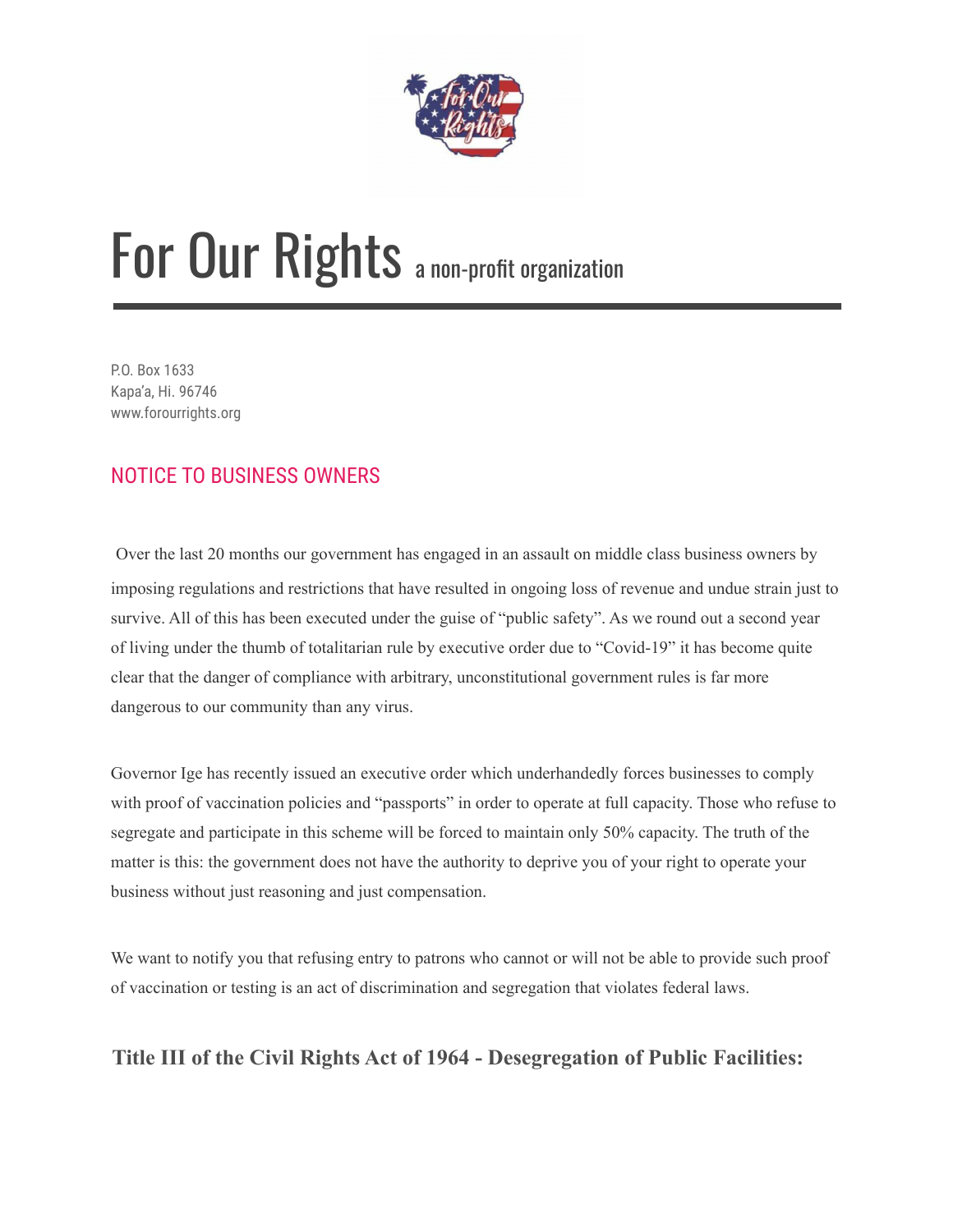The Civil Rights Act of 1964 was a revolutionary piece of legislation in the United States that effectively outlawed egregious forms of discrimination against African Americans and women, including all forms of segregation.

The Civil Rights Act of 1964 was instituted by President John F. Kennedy during his civil rights speech of June 11, 1963, where he asked for legislation, which would give all Americans the right to be served in public facilities.

The bill's origin emulated the Civil Rights Act of 1875; however, Kennedy's agenda included provisions to ban all forms of discrimination in public areas.

#### **Title III and VII of the Civil Rights Act of 1964:**

Title VII of the Civil Rights Act, as amended, protects employees and job applicants from employment discrimination based on race, color, religion, sex and national origin. Title VII protection covers the full spectrum of employment decisions, including recruitment, selections, terminations, and other decisions concerning terms and conditions of employment.Title III protects the rights of patrons to not be refused entry or segregated in public spaces based on their race, religion or gender.

#### **Federal Law 42 U.S. Code § 2000a - Prohibition against discrimination or segregation in places of public accommodation:**

#### **(a)Equal access**

All persons shall be entitled to the full and equal enjoyment of the goods, services, facilities, privileges, advantages, and accommodations of any place of public accommodation, as defined in this section, without discrimination or segregation on the ground of race, color, religion, or national origin.

Under the protection of the United States Constitution and the Constitution of the State of Hawai'i all citizens have a fundamental right to the free exercise of religion, to enjoy the right to bodily autonomy, to move about freely and engage in commerce without discrimination.

If a patron or employee holds a religious conviction against vaccination or is unable to be vaccinated due to a medical condition and you proceed to enforce rules and regulations that violate that patrons or employees right to equal access or equal opportunity to employment you can be held personally liable in a court of law.

As a business owner you also have a right to protect yourself from possible litigation that may arise due to this act of coercion being imposed on you by your government. Under the state and federal constitutions you have a right to operate your business in accordance with the law so as to protect and preserve your livelihood. The government may not take this right away from you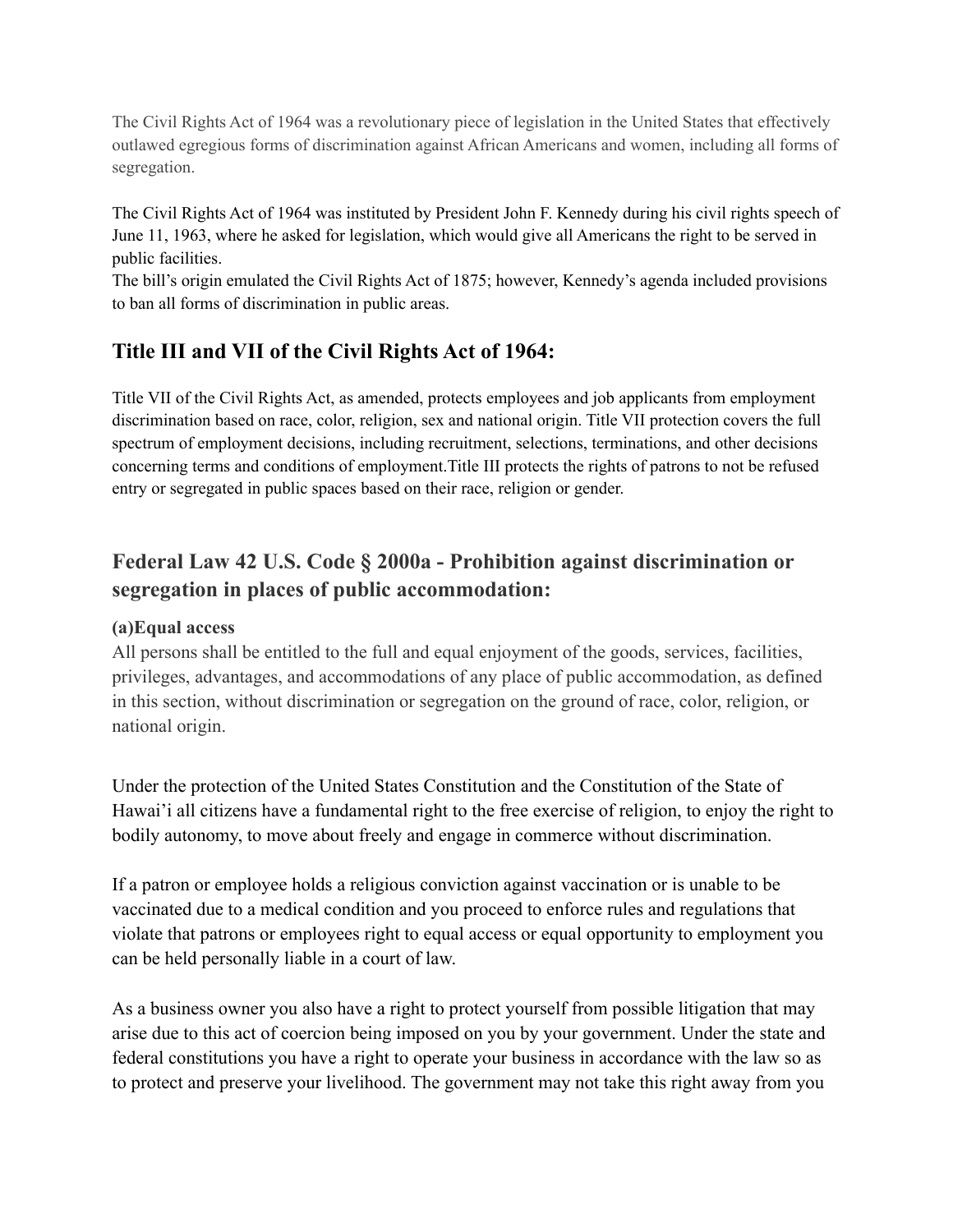without just compensation. This right is protected under the Fourth Amendment of the U.S. Constitution.

No executive order, rule or mandate handed down by a government official may supersede already established federal laws, nor may these government actors deprive the people of their unalienable, God-given rights that are protected under the constitution. As a business owner you hold the power to end the segregation and division that is running rampant in our community by refusing to participate.

Since the rollout of this Covid-19 vaccine it has become quite clear that the vaccinated are just as capable of carrying and spreading Covid-19 as the unvaccinated<sup>1</sup>, making any suggestion to show proof of vaccination medically and scientifically void. We also know that those who have been vaccinated are carrying a much higher viral load than their unvaccinated counterparts<sup>2</sup> and that natural immunity is proving to be much more effective than any vaccine on the market.<sup>3</sup>

### **Federal Law 21 U.S. Code § 360bbb–3 - Authorization for medical products for use in emergencies:**

Additionally, and in spite of what the mainstream media is telling you, there is no fully FDA approved vaccine on the market. Under federal law, in order for a product to be granted emergency use authorization, there can be no other approved product available on the market. The brand of vaccine that was granted the  $BLA<sup>4</sup>$  by the FDA, Comirnaty, is a product that is not currently available, yet is being presented as a product which can be used "interchangeably" with the Pfizer BioNTech Covid-19 Vaccine that is currently available. However, the Pfizer vaccine is NOT fully approved, therefore an extension on the EUA status was given. This means ALL available vaccines on the market are authorized for emergency use only. You cannot have both!

## **Title 21 U.S.C. § 360bbb-3(e)(1)(A)(ii)(I-III) of the Federal Food, Drug, and Cosmetic Act (FD&C Act):**

individuals to whom the product is administered are informed—

[https://thevaccinereaction.org/2021/09/israeli-study-finds-natural-immunity-to-coronavirus-far-s](https://thevaccinereaction.org/2021/09/israeli-study-finds-natural-immunity-to-coronavirus-far-superior-to-vaccine-induced-immunity/) [uperior-to-vaccine-induced-immunity/](https://thevaccinereaction.org/2021/09/israeli-study-finds-natural-immunity-to-coronavirus-far-superior-to-vaccine-induced-immunity/)

<sup>4</sup> <https://www.fda.gov/media/150386/download>

2

<sup>1</sup> <https://www.cdc.gov/coronavirus/2019-ncov/vaccines/fully-vaccinated.html>

<sup>3</sup> [https://drrichswier.com/2021/08/25/study-vaccinated-individuals-carry-251-times-the-load-of-co](https://drrichswier.com/2021/08/25/study-vaccinated-individuals-carry-251-times-the-load-of-covid-19-viruses-in-their-nostrils-compared-to-the-unvaccinated/) [vid-19-viruses-in-their-nostrils-compared-to-the-unvaccinated/](https://drrichswier.com/2021/08/25/study-vaccinated-individuals-carry-251-times-the-load-of-covid-19-viruses-in-their-nostrils-compared-to-the-unvaccinated/)